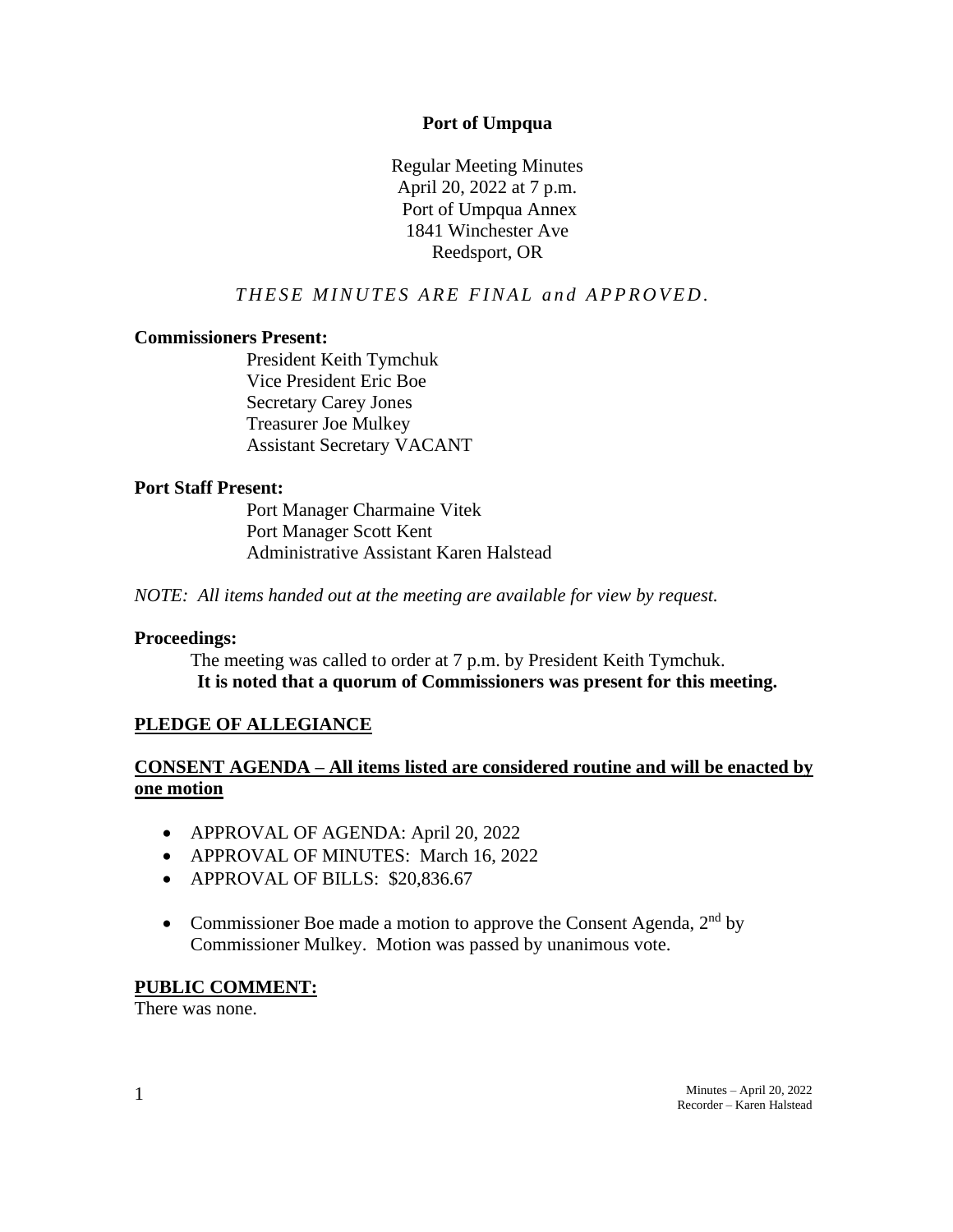#### **REGULAR BUSINESS:**

# **1. Local Government Law Group (LGLG) hourly rate increase**

**Charmaine:** Provided in the meeting packets was a letter from LGLG informing The Port that they are raising their rates from \$235/hour to \$260/hour for general matters, and from \$260/hour to \$285/hour for labor hearings. Not asking for a motion unless the board would like an RFP to be done for another attorney. Her recommendation was not to change legal counsel, LGLG has been very good in past matters, and they are familiar with The Port's business.

**Keith:** Agreed that LGLG has done a very good job; Carrie in particular has been terrific.

**Carey:** Carrie may be nice, but it might still be a good idea to look around. Keith felt that out of all of the attorneys that The Port has used since Dave Anderson left, Carrie has been the most responsive, at times responding within minutes after an inquiry.

**Charmaine:** The process used in the past after Dave left was to do a "request for proposals" and that is how The Port found the first replacement attorney. The Port then went with John Wolfe who was part of the Speer/Hoyt law group which then became LGLG. When John left The Port decided to stay with LGLG. Charmaine pointed out that there are costs involved when going out for an RFP including costs for advertising.

**Joe:** How much does The Port use legal counsel?

**Charmaine:** Last year The Port used them quite a bit; there were leases, The Port purchased and sold property and there were other inquiries made. Two years before 2021 The Port barely used them. There are attorneys at SDAO who are available to districts for any questions and that is included with The Port's membership. The SDAO attorneys are the first choice when there are general questions. After talking to multiple port districts, she has found that the majority of ports, with the exception of really large districts do not have an attorney on staff.

**Joe:** Instead of going through the whole process of an RFP would it be possible to just talk to some other ports and find out what they are paying hourly for legal services?

Charmaine said that would be a good idea. She will work on this and bring the information she finds out to the next meeting.

# **2. Pacific Source dental renewal**

The premium increased from \$100/employee/month to \$100.38. The Port pays 90%.

 **Commissioner Mulkey made a motion to approve the Pacific Source Dental Plan renewal for the 2022-2023 fiscal year from \$100.00 to \$100.38, 2nd by Commissioner Jones. Motion passed by unanimous vote.**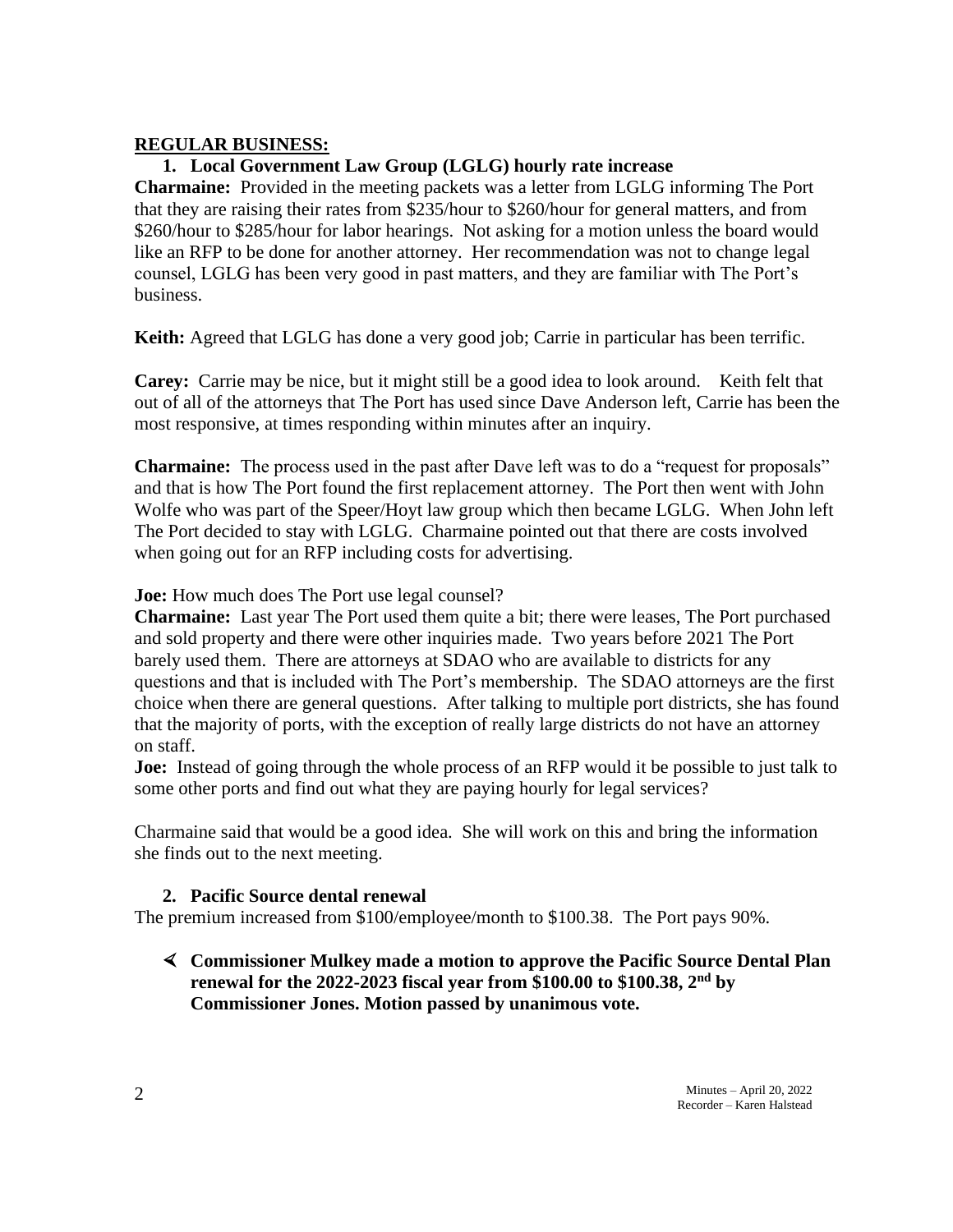#### **3. Proposed sponsorship for high school shooting club**

**Carey:** The RSO officer Tosh Tipton is creating a team for clay shooting that will include students from  $7<sup>th</sup>$  grade to Seniors. There are 52 teams in the state currently competing. RHS would be considered a small district and would compete against 6 other teams. There has been a pretty good interest in this, 13 kids have signed up so far. The Reedsport Booster's have provided a gun safe which will store the guns at the school's district office. Scotty Lewis is working out how the guns can be transported to the various locations. There hasn't been anything negative said within the community about this so far. Carey will be approaching Ducks Unlimited and Bass Pro Shop for donations as well. He was requesting a \$1,000 donation from The Port.

This is currently not considered a certified OSAA sport yet, but OSAA will be considering making it a certified sport at their fall meeting.

After some discussion Joe suggested and the commissioners agreed to increase the amount requested to \$2,000 to help the school get this new sport started. Keith did request that Carey ask Tosh to have some of the kids involved to come and talk about how and what the money will be used for.

# **Commissioner Boe made a motion that the Port of Umpqua make a onetime donation to the Reedsport Shooting Club in the amount of \$2,000 to help with startup costs, 2nd by Commissioner Mulkey. Motion passed by unanimous vote.**

After the motion Carey said he would get some of the kids to come to a future Port meeting and talk about the club.

# **4. Letter of support for North Point project**

**Keith:** Received a phone call from Caddy McKeown, who is doing the local groundwork and advocacy for North Point. He pointed out this is not North Point Reality; this is a large company out of Kansas City who are going to do the development of the container facility in Coos Bay. The letter is to support them while seeking federal funding which they are very confident they will be able to receive to get the project done.

# **Commissioner Boe made a motion to approve the letter of support for the North Point project in Coos Bay, 2nd by Commissioner Jones. Motion passed by unanimous vote.**

# **5. Approve port credit card for new port manager**

**Charmaine:** The Port credit card is with Umpqua Bank and while the account is under the Port, the card itself has the name of the user. This is to do the due diligence by bringing it to the board.

 **Commissioner Mulkey made a motion to approve the issuance of a business credit card from Umpqua Bank for the new port manager, Scott Kent, 2nd by Commissioner Boe. Motion passed by unanimous vote.**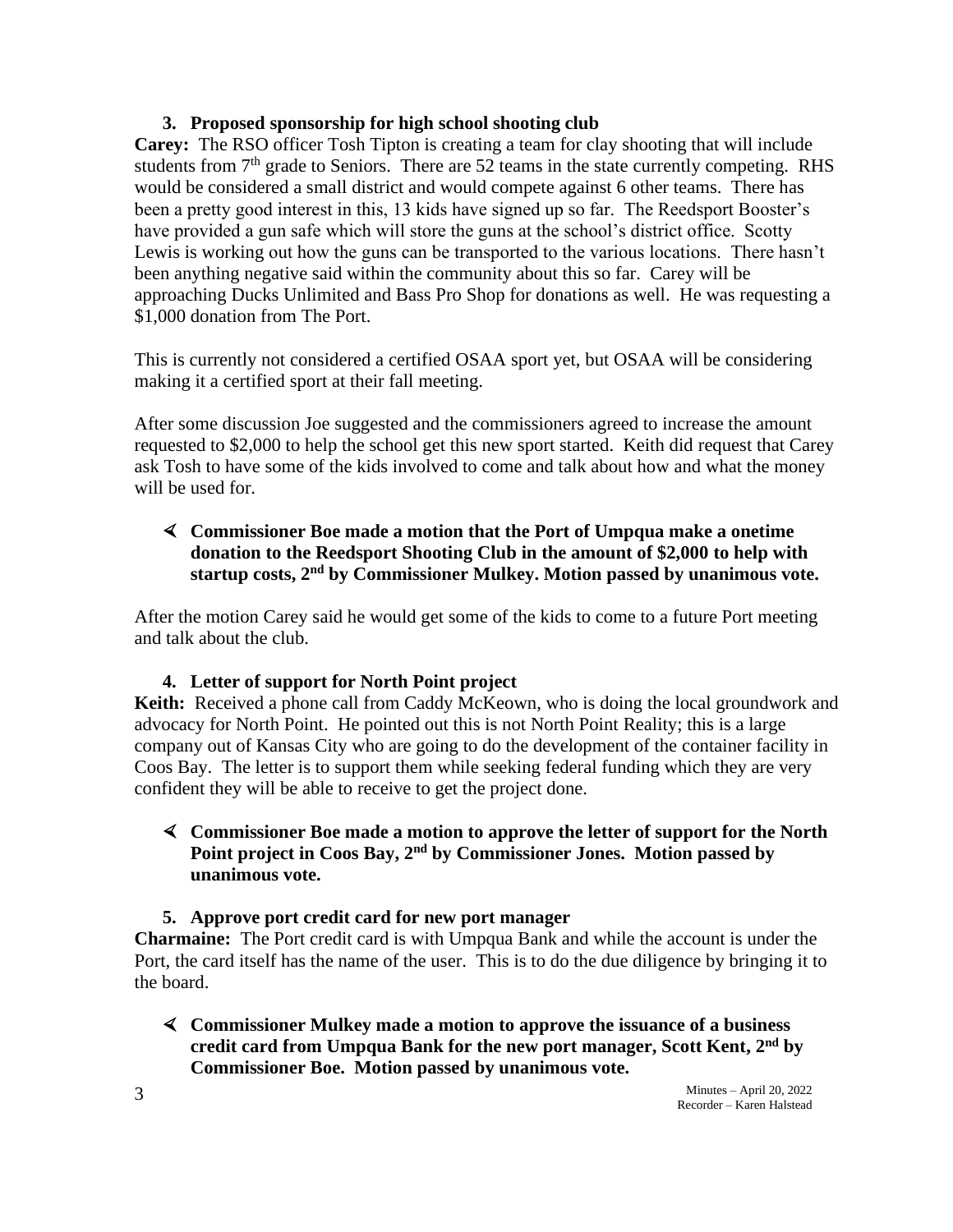# **REPORTS: STAFF REPORT:**

FYI: With the SDAO liability insurance there are options given to the districts each year that are selected by SDAO, such as educating the boards and if these things are completed The Port will receive a 10% discount/credit toward the premium. One item on the list this year is to have 2 or more board members enrolled in the SDAO Board Leadership Academy. It's not required it is just an option. When Steve Reese was on the board, he took some of these sessions and he said he always learned something from them.

An advertisement for the open Port Commissioner position will be posted around this Friday in the newspaper. Karen is also publishing this on the Facebook page and the website. The application deadline is May  $11<sup>th</sup>$  so the board would have time to review them before next month's meeting. Keith suggested inviting any applicants to come sit in on the upcoming budget meeting.

Jon and Jerod from PDS were supposed to be at the meeting tonight, they couldn't make it this evening but will be here at the next meeting.

This afternoon Charmaine received an email from Greg at the Port of San Diego. He told her that The Port of Umpqua was discussed in the MURAD announcement as one of the destinations on the marine highways. The Port has decided not to participate at this time. Scott will forward the announcement to the Commissioners so they can see the publication.

# **SALMON HARBOR MANAGER:**

**Jim Zimmer:** The dredging permit went into the public comment stage last week and that will be open until May  $15<sup>th</sup>$ . This will be for a 10-year permit for offshore disposal. \$250,000 has been requested in the new budget. Next, there will be an RFQ sent out to the companies expected to be doing the Corp. dredging when they are in the channel and Salmon Harbor is hoping to piggyback off of this dredging. Bay disposal will be a completely different permit process that will take a couple of years to complete. It's turned out to be pretty involved to get a permit for dredging, a lot of agencies are included.

# **S.T.E.P. Deb Yates:**

Got the steelhead eggs, they have started hatching so they were moved to the rearing pens today. The incubation system worked really well.

Friday there will be a Fish Commission meeting, the last item on the agenda is the Umpqua Winter Steelhead pro-ran hatchery. There is still time to get letters of opinion in, deadline is Friday morning. Deb asked if The Port would be interested in submitting a letter asking to keep the program as it is. If this hatchery gets closed, then every hatchery will eventually be closed. An example of why hatcheries are important, the Coquille Tribe usually gets hundreds of thousands of fish returning, this year there were 364. The returns of non-hatchery fish are really dropping off.